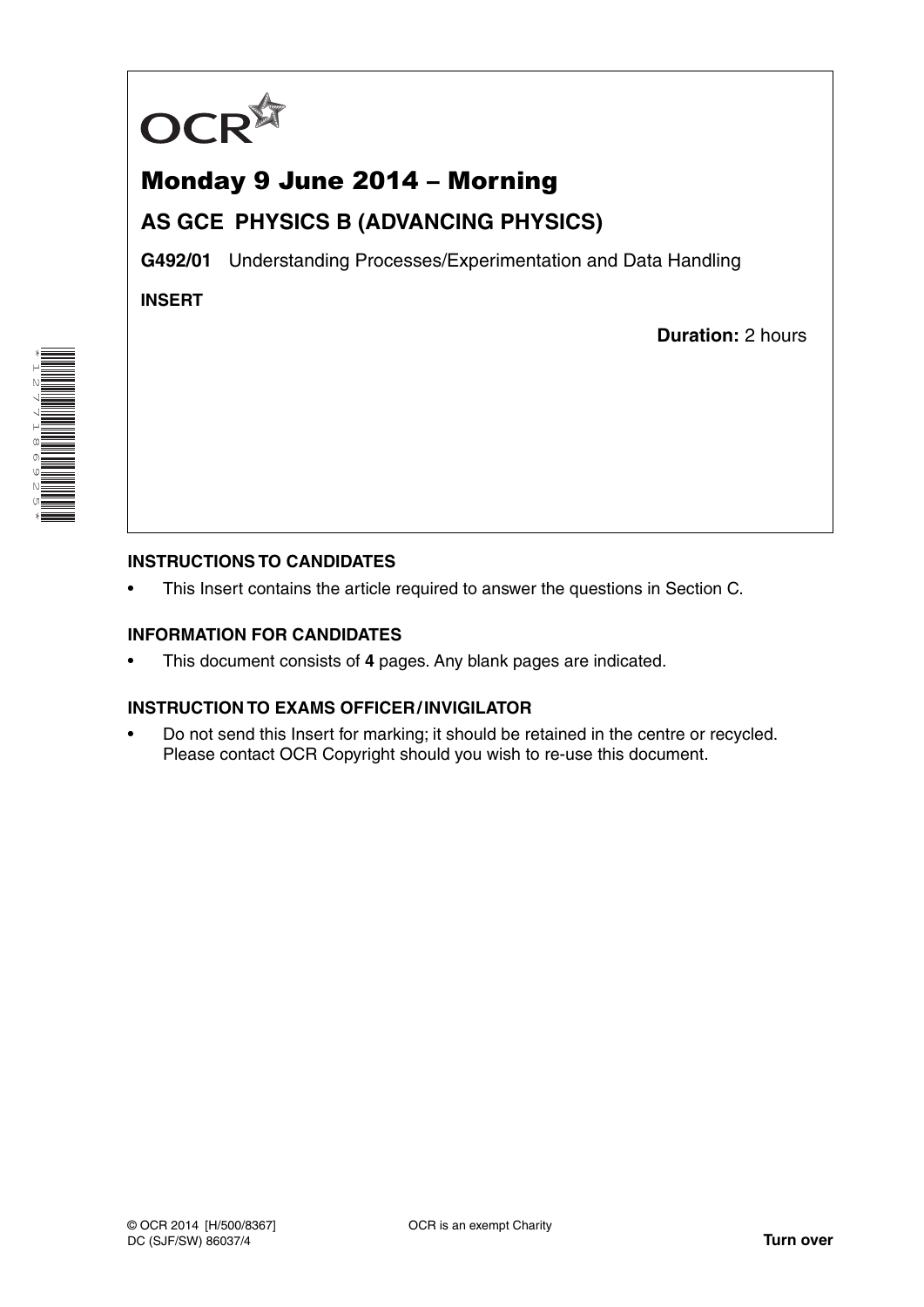For many years cathode-ray oscilloscopes (CROs) were the only way to display rapidly changing voltages. The voltage input to a CRO moves a beam of electrons ('cathode rays') vertically on the screen, while an electronic circuit simultaneously moves the beam sideways at a steady rate. Once the trace reaches the end of the screen, the circuit moves the beam quickly back to the start and waits for the signal to reach the same phase before starting again. This ensures that the next trace exactly follows the pattern of the previous one. The glowing phosphor on the screen and the persistence of vision of the user give a steady graph of the voltage-time signal as shown in Fig. 1.





The *x*-axis is called the time base and each square (division) represents a unit of time. The unit of measurement on the *y*-axis is volts per division (volts/div). Values for the amplitude, time period and frequency of the signal can easily be obtained, though the screen display has limited precision.

The CRO can display a great range of voltages from microvolt pulses from a heart monitor to hundreds of volts from the mains. The low inertia of the electron beam – the 'pointer' of this meter – means that very rapid changes can be plotted. Although the oscilloscope has excellent time resolution, only repeating signals can be displayed.

In recent years, developments in electronics have transformed oscilloscopes. Large, high-speed computer memories allow great quantities of voltage data to be stored and accessed rapidly, and sensors with rapid response times give digital storage oscilloscopes time resolutions to compete with CROs. Just as the old electron-beam televisions and computer monitors have been replaced by LCD and plasma screens, so CROs have been replaced by digital storage oscilloscopes in laboratories.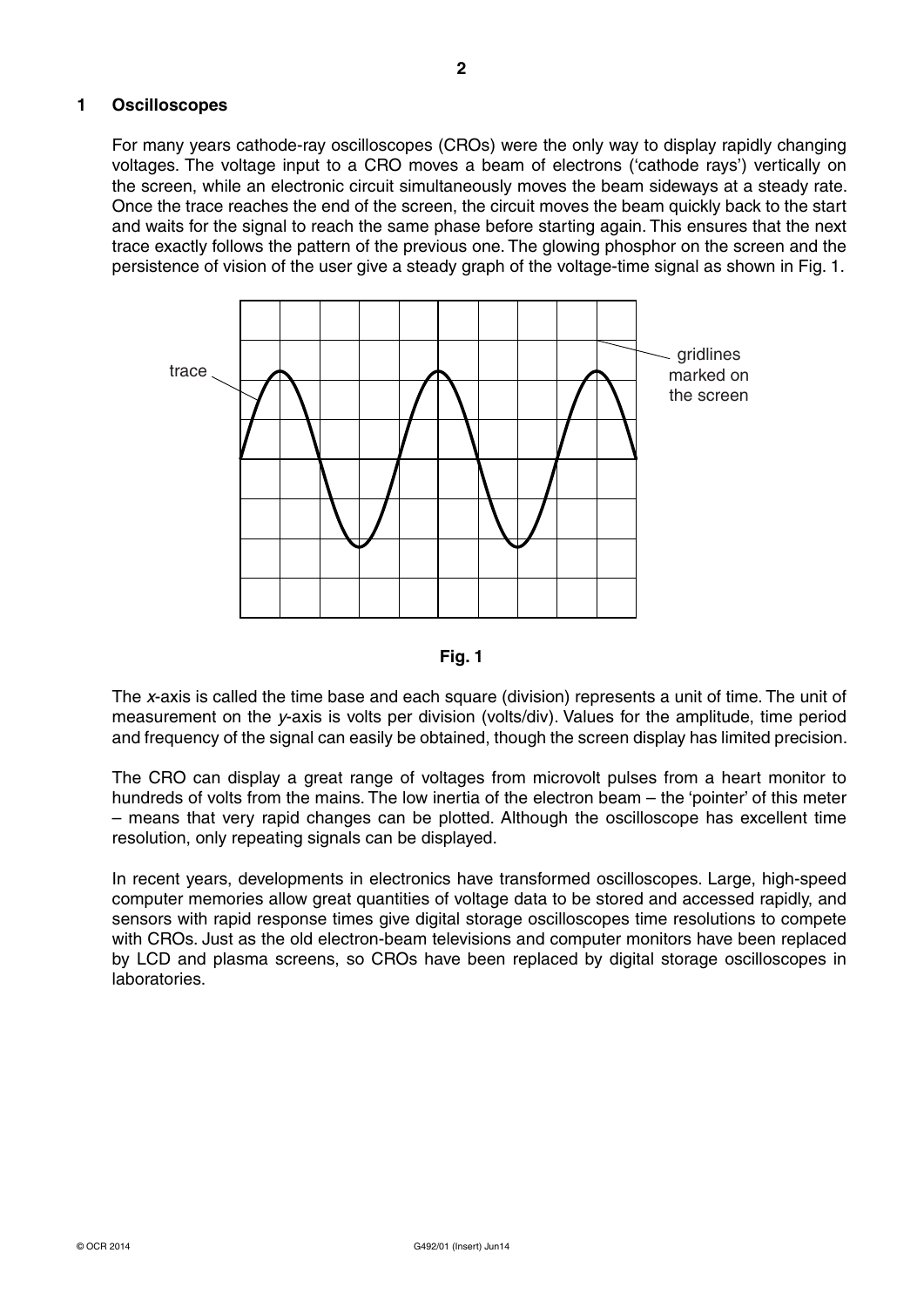#### **2 Powering electric cars**

Electric vehicles, driven by electric motors powered by batteries, were first developed before internal combustion engines. However, their low speeds and short ranges meant that the introduction of petrol-driven vehicles drove them from the streets in the 1920s.

In recent years, the environmental damage caused by burning fossil fuels led to new research into electric vehicles. They had never gone away completely: milk floats have silently carried milk deliveries around towns and cities in the very early morning at 10 mph, and many factories and stores use electric forklift trucks to lift and move goods, where the very heavy lead-acid battery in the base of the truck is a distinct advantage.

Since the 1990s nickel-metal hydride (NiMH) batteries have been used in some vehicles. These have several advantages over lead-acid batteries, but have a tendency to self-discharge, where charge flows within the battery itself. This self-discharge becomes worse with an increase in temperature.

A more recent development is the lithium-ion battery, used in most modern electric cars. These do not have the self-discharge problems of the NiMH batteries, but are more expensive.

| <b>Battery</b><br>type | <b>Max energy</b><br>density/Wh kg <sup>-1</sup> | Percentage energy<br>efficiency in<br>discharging | <b>Battery cost</b><br>per kWh<br>capacity |
|------------------------|--------------------------------------------------|---------------------------------------------------|--------------------------------------------|
| lead-acid              | 35                                               | 85                                                | £65                                        |
| <b>NiMH</b>            | 80                                               | 80                                                | £320                                       |
| lithium-ion            | 200                                              | 90                                                | £500                                       |

Table 1 compares these three types of battery.

#### **Table 1**

Performance data for electric cars using lithium-ion batteries are shown in Table 2.

| Car                        | Mass/kg | <b>Maximum</b><br>power/kW | Charging<br>time/h | Time/s to<br>accelerate from<br>$0 - 27$ m s <sup>-1</sup> | <b>Battery</b><br>capacity<br>/kWh |
|----------------------------|---------|----------------------------|--------------------|------------------------------------------------------------|------------------------------------|
| <b>Ford Focus Electric</b> | 1640    | 107                        | 4                  | 9.5                                                        | 23                                 |
| Nissan Leaf                | 1540    | 80                         | 7                  | 11.9                                                       | 24                                 |
| Peugeot Ion                | 1170    | 49                         | 7                  | 15.4                                                       | 16                                 |
| Volvo Electric C30         | 1650    | 83                         |                    | 11.0                                                       | 24                                 |

#### **Table 2**

Electric cars are rather expensive. Continued developments in electric motor and battery technology, as well as pressure from governments, are likely to make electric cars more and more common in the future.